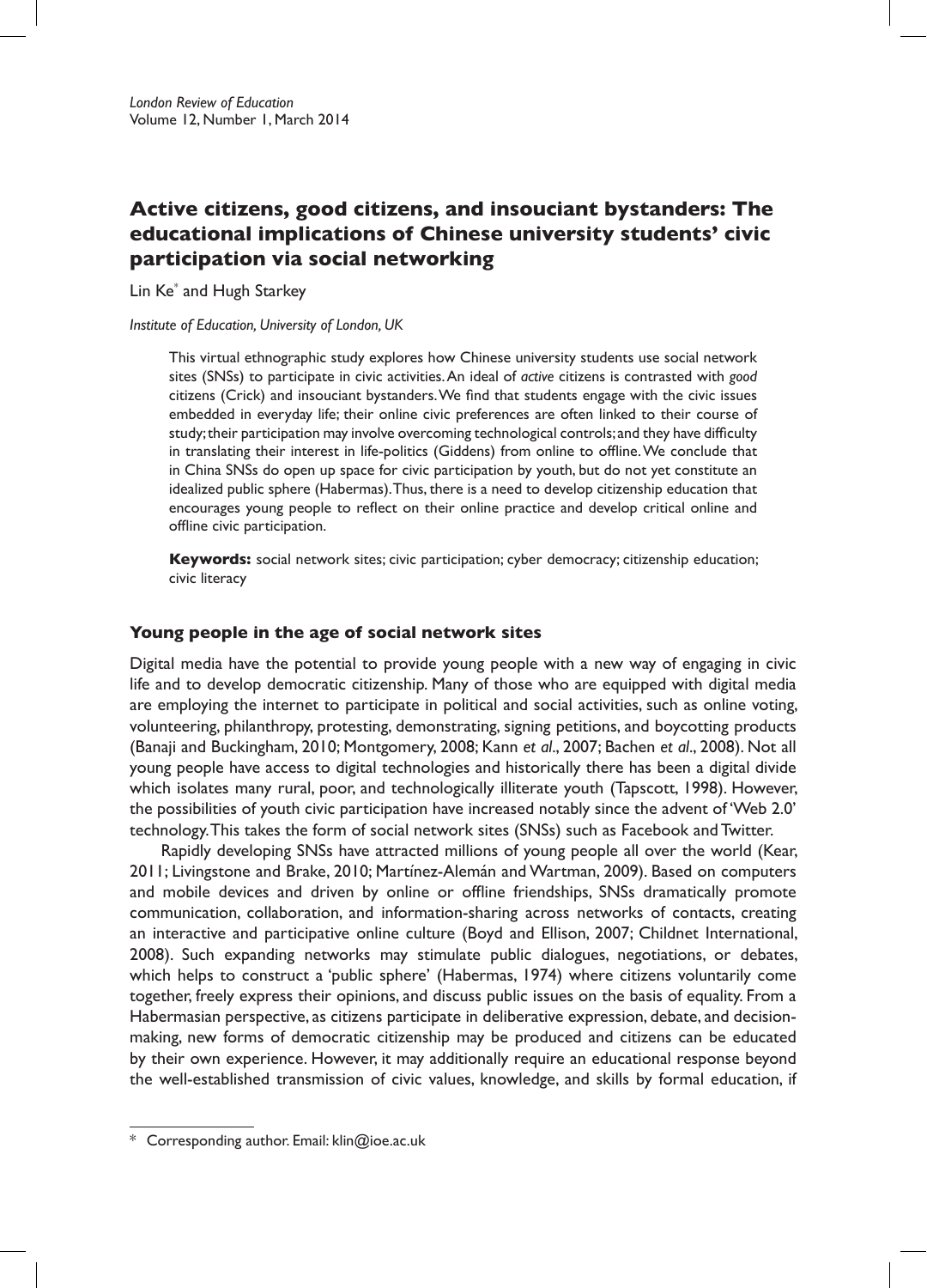young cyber-citizens are to recognize opportunities to engage ethically and critically with the public sphere beyond cyberspace. In other words, if there is to be an opportunity to build more deliberative and democratic offline communities in their universities, neighbourhoods, organizations, and regions.

In the age of SNSs, a number of studies have started to explore whether and how SNSs can contribute to fostering active citizens who work within a public sphere. For example, it is argued that young people nowadays highlight their interests, practise their debating and discussion skills, and build trust relationships via SNSs (Childnet International, 2008). Some studies report that young people's intensity of SNS use is related to increased civic participation (Burgess *et al*., 2006; Zhang *et al*., 2010). However, SNSs cannot entirely compensate for a perceived disengagement from traditional politics that is often characterized as youth apathy towards civic duty (Valenzuela *et al*., 2009). In fact it appears that SNS users are more likely to hold political interests but less likely to take part in traditional political activities than the users of other media (Baumgartner and Morris, 2010). While previous research pays more attention to the context of the US, Australia, the UK, and other European countries and raises questions rather than provides answers, a few studies have begun to look in detail at China, where there are 167 million people under 30 years old using SNSs for various purposes (CNNIC, 2011). It is in this context that we undertook a small-scale empirical research project to examine the extent to which an SNS enables Chinese young people's civic participation, encourages political debate, and supports social campaigning led by these users. Details are given below.

Our four research questions were: What are the civic issues that concern young people most? What factors affect their civic participation? In what ways do they participate in civic activities? And what results of participation do they achieve? In summary, we find that the Chinese young people we surveyed currently perform more like good citizens or insouciant bystanders than the ideal of active citizens that was promoted strongly in England by Bernard Crick (Crick and Lockyer, 2010). Thus, we argue that SNSs contribute to informal civic participation by youth, but do not necessarily nurture active citizens who are well-prepared with citizenship literacy and thus are able to make positive contributions to their community.

# **Civic participation and three categories of citizens**

Our initial working definition of 'civic participation' focuses on discussions and actions linked to political and social dimensions. 'Civic' implies notions of the public sphere, referring not only to individual freedoms but also to citizens' capacities to work together for a common aim. The public sphere respects freedom of association, and freedom of expression for both individuals and the media. It gives citizens an essentially democratic space to debate and enjoy equal rights to express themselves. Thus the public sphere enables citizens to negotiate and deal with public affairs together (Habermas, 1974, 1989). 'Civic participation' is a way to the construction of a public sphere and it involves citizens engaging in activities, including discussions, that relate to politics or public policies (Bennett *et al*., 2006). Civic participation also implies community involvement, which is one of the core aims of citizenship education in England (Qualification and Curriculum Authority (QCA), 1998; Annette, 2008).

Literature on citizenship education frequently presents active citizenship as an ideal and a goal (Ross, 2008; Ireland *et al*., 2006; Nelson and Kerr, 2006). As defined in the national curriculum for England, active citizens are those who are: 'willing, able and equipped to have an influence in public life and with the critical capacities to weigh evidence before speaking and acting' (Qualification and Curriculum Authority, 1998: 7). In this way active citizens help construct civil society and sustain social solidarity (Crick and Lockyer, 2010; Blunkett and Taylor, 2010).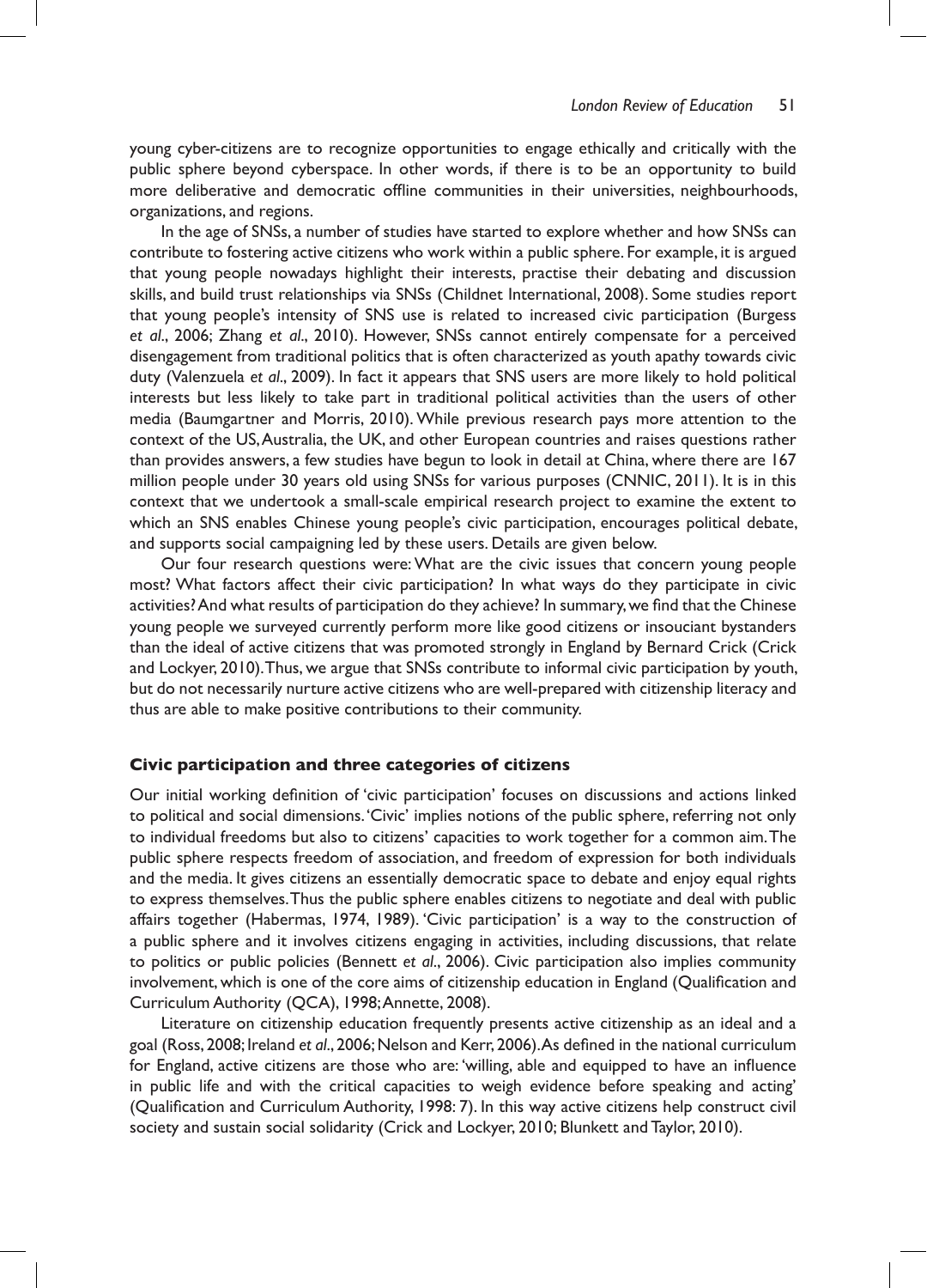# 52 *Lin Ke and Hugh Starkey*

Active citizens are also defined in opposition to 'good citizens', who tend to obey the law, be polite and well-behaved, respect individual rights, address moral virtues of care and concern for others, be good neighbours, and generally relegate ideas of the good life to their private sphere (Crick and Lockyer, 2010). The concept of 'good citizen' implies a normative view of citizenship that encourages conformity and is thus essentially conservative. However, the construction or framing of the good citizen is not neutral or objective, but reflects the results of political struggles to foreground dominant discourses that do not threaten the status quo (Pykett *et al*., 2010).

Good citizens in China are praised for their loyalty to the motherland and the Communist Party of China (CPC), their submissive behaviours, and their deep reflection on personal virtues. Chinese education, which emphasizes moral and ideological principles, aims to produce such 'good citizens' (Lee and Ho, 2008). The CPC defines the outcomes of its citizenship and moral education programmes as 'qualified socialist citizens'. In other words, citizens that have awareness about 'citizenship and socialist concepts of democracy, the rule of law, freedom, equality, equity and justice' (Ministry of Education of the People's Republic of China (MOEPRC), 2010: 10). 'Socialist concepts' here means that there is an official CPC understanding of the meaning of democracy, freedom, and justice that good citizens are expected to adhere to and not challenge. There is little expectation that good citizens will apply critical faculties to the state of democracy or the application of justice.

We have framed another type of citizen that we describe as the insouciant bystander, a category called 'Kanke (看客)' that is traditionally criticized in China. Insouciance here is more than disinterest, unconcern, or nonchalance. Lu Hsun (鲁迅) in his book *Call to Arms* (1960) represents Chinese people who listen to or merely observe their fellows' painful experiences, rather than take actions to help change and reform the society. Another example of the insouciant bystander is to be found in Martin Niemoller's poem 'First they came' (Niemoeller, 1946). Insouciant bystanders may be citizens holding a national status, but they do not feel solidarity with their fellows, nor are they concerned to protect human rights in practice. These bystanders have a minimalist understanding of what is entailed by citizenship (Osler and Starkey, 2005).

Within this conceptual framework, we are interested in exploring what Chinese young people's civic participation is like; what kind of citizens they are and potentially can be in the age of SNSs.

# *Methodology*

Virtual ethnography is the main research approach of this study. This methodology originally derives from ethnography commonly used for ethnic and cultural studies. As the young generation has been increasingly involved in cyberspace, their activities and group culture can be tracked and explored in this new ethnographic field via virtual ethnographic methods (Crotty, 1998; Hine, 2000; Hammersley and Atkinson, 2007). Online spaces and practices mirror offline equivalents with respect to contexts, relationships, activities, understandings, and participation. Consequently much virtual ethnography mirrors traditional ethnographic approaches such as interviews (Dowling and Brown, 2010; Leander and McKim, 2003). Additionally as one of the authors is an active and skilled participant within the Renren social network space we are able to interface at the level of participant observers.

Since this study is limited in scope, we selected just one SNS, the popular Chinese social network site 'Renren' [\(www.renren.com\)](http://www.renren.com) as the field. Renren is favoured by Chinese university students who use it rather like Facebook. Again, in order to limit the amount of data to be analysed, we focus on an opportunity sample of 18- to 24-year-old university students who are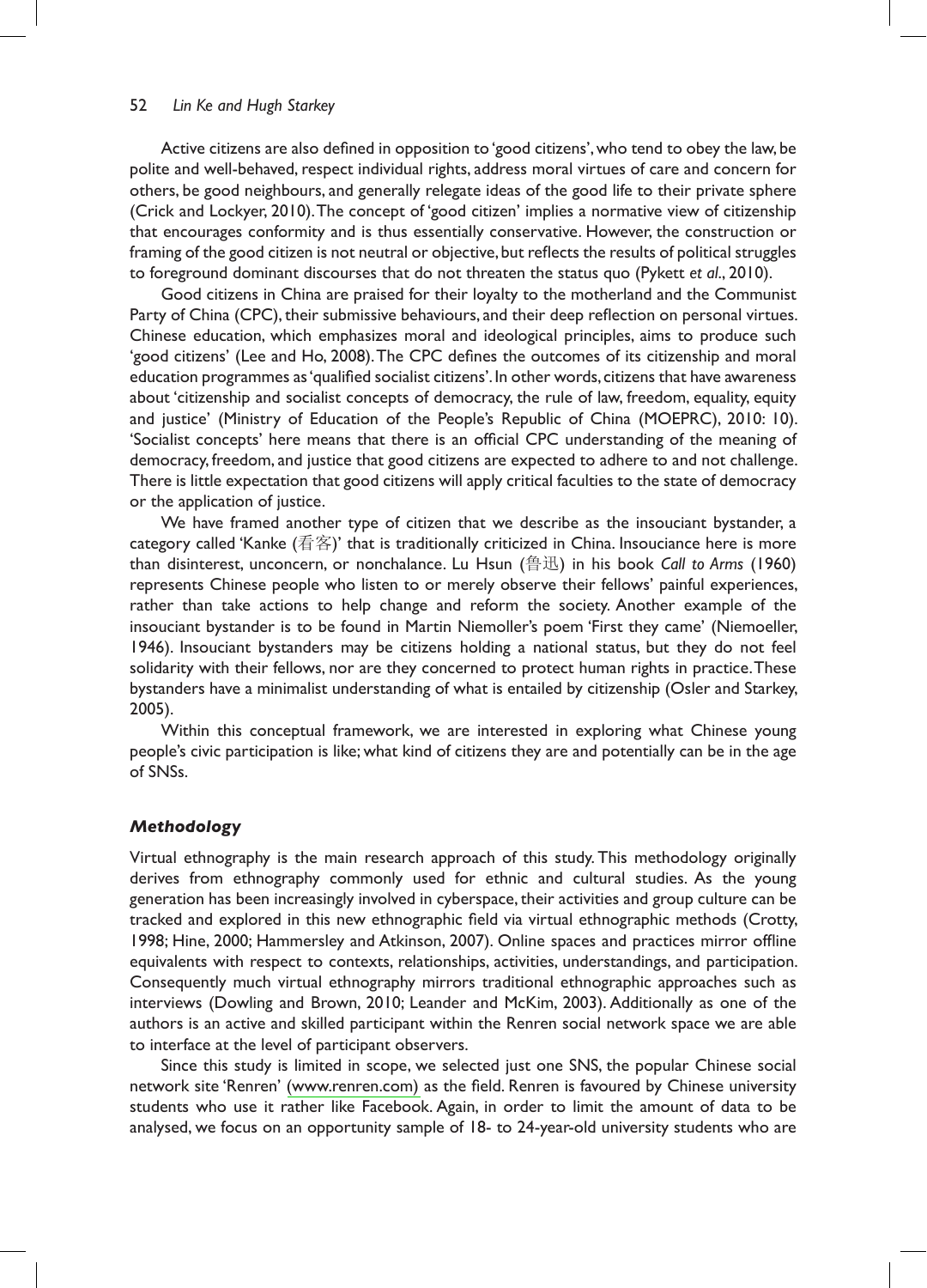active within Renren friendship networks. One author also participated within this site, using online participant observation for a period of nine months starting in early 2012. The data collected includes tracking of students' postings on their personal profiles and interactions with their networked friends in order to generate a picture of their preferences and daily behaviours on this SNS. These postings include expressions of views and forwarding previously published materials.

Having obtained permissions from four universities in Beijing, the first author conducted face-to-face interviews with 24 students and 5 teachers. The student interviewees (SIs) were 10 men and 14 women, all undergraduates and postgraduates aged between 18 and 24. Most were interviewed individually, with a minority interviewed in pairs or groups of three. Teacher interviewees (TIs) (3 men and 2 women) included students' welfare support officers (Fudaoyuan, 辅导员).

# *Civic issues on Renren*

We identified three types of civic topic that were regularly raised by students on Renren: political and social topical issues; civic issues related to professional domains; and those embedded in everyday life.

Political and social topical issues include comments on news that had been widely reported by the media, but also ongoing topics of public interest. From the participant observation data, topics related to patriotism and social justice often triggered a high rate of viewing and sharing on Renren, as the following examples show.

When there were widespread reports throughout the media that a territorial dispute between China and other countries was threatening to escalate, several students said something about it or reprinted original news and others' opinions onto their own profile. For example, when the continuing conflict between China and Japan about the Diaoyu Islands (Fishing Islands) broke out again in early January 2011, one of the observed students published a simple personal status update titled 'Fight for Diaoyu Islands!' This was shared 307 times via Renren networks in a week. A student interviewee made the comment about such expressions of online patriotism: 'At that time, as long as you published posts, photos and videos about Japan or Diaoyu Islands, your Renren profile would get more clicks' (SI 3). In other words, taking a pro-government or patriotic stand gained attention.

Moving from international to domestic affairs, the university students observed expressed a concern for social justice through topics like wealth inequality, government corruption, abuses of power and authority, and the rights of disadvantaged groups. A photograph album regarding these problems named 'You Will Understand China Here' was circulated through Renren networks, and was also shared by many of the observed students.

The album collects photographs which present problems relating to social justice. One of the most widely viewed photographs in this album showed a Chinese family that refused to move out when their house was going to be demolished by a local authority. Although they were resisting the government, they nonetheless hoisted a national flag but accompanied it with a banner saying that 'Citizens' legal private property must not be infringed'. By the end of August 2012, this photograph had been viewed 195,443 times and shared 6,912 times on Renren. Compared with viewers who probably just had a glance at the photo, those who shared the photograph and album may be considered to be demonstrating a concern for social justice. As one student interviewee said:

Tragedies happen every day, like citizens' homes being forcibly destroyed or rural children being killed by a terribly inferior school bus. Friends in my networks who keep sharing news probably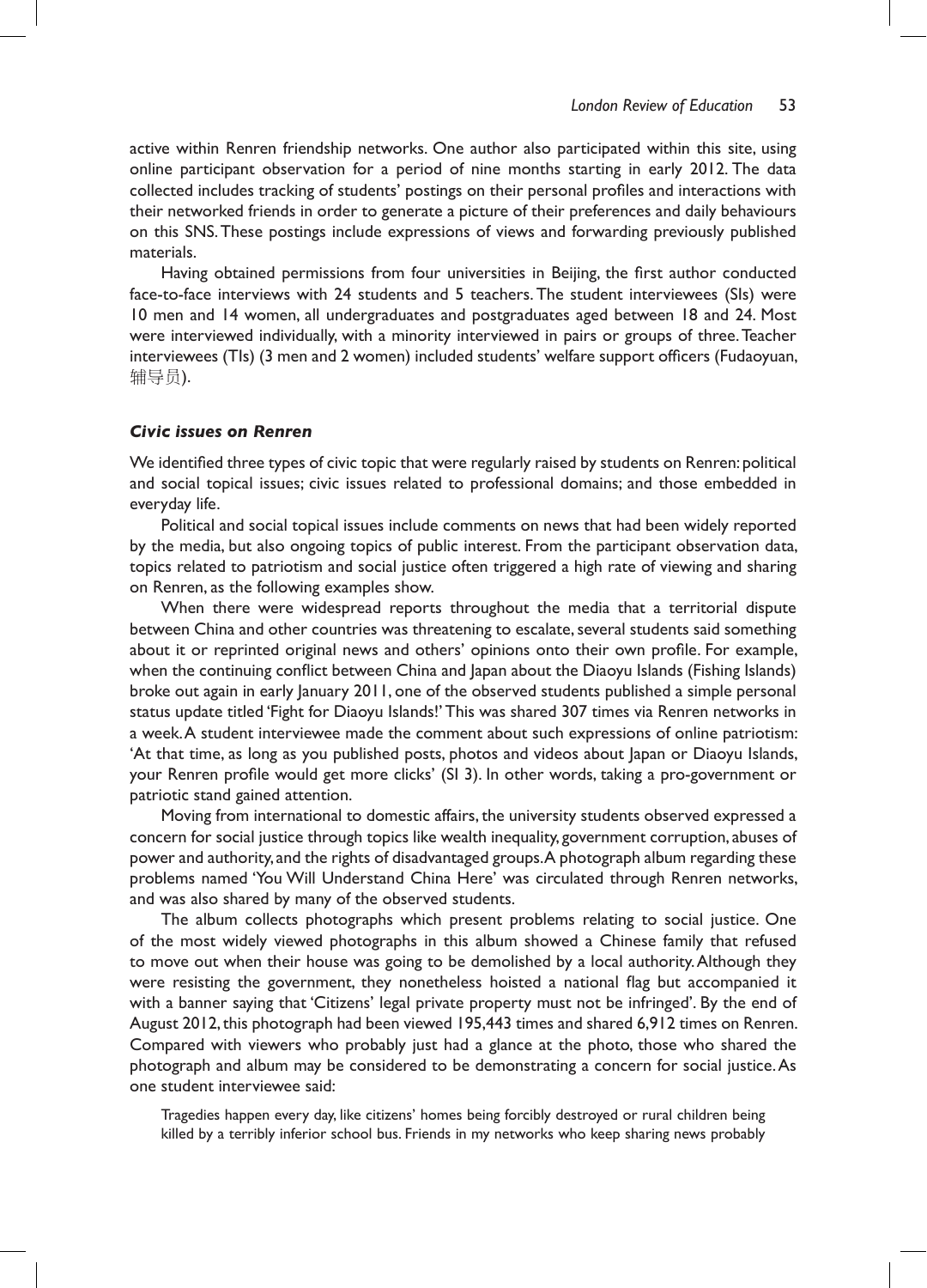want to let others know what they are caring about. I feel they also want to remind us of these tragedies. (SI 21)

For this student, the action of passing on information about an instance of injustice amounts to a call for solidarity with the victims. Although the information may be factual, by identifying and forwarding details of the incident the student opens a debate about who should take responsibility.

Not surprisingly, students are likely to be interested in those civic affairs which are in some way related to their majors. Students reported that when searching for information and discussing their course assignments on Renren they might also raise civic issues related to their areas of study. For instance, a student studying natural resources and local economics shared articles and photographs about environmental protection issues on Renren (SI 1). Students who were studying agriculture paid more attention to civic issues about the countryside, farmers, and agricultural policy, such as the development of rural economics, the reform of agricultural tax, and famers' living circumstance (SI 10, 11, and 12). Students who majored in veterinary medicine often posted and shared animal pictures on Renren in order to persuade people to protect and treat animals well (SI 8 and 9). However, a student studying computer science told us that politics and citizenship were too distant and complicated to understand (SI 6).

Civic issues that are embedded in everyday life are also commonly viewed and discussed on Renren. Most of the time students surf on Renren to express personal feelings and emotions that are of special concern to them (SI 3), to show off in the hope of becoming popular (SI 4), to complain about something negative, seek comfort and help (Teacher interviewee (TI) 2), or just to pass the time (TI 3). However, young people's civic interests can be discovered and understood from analysing aspects of their personal daily expressions. For example, by analysing users' updated personal status messages on Renren we found evidence that students sometimes include broadly political issues, as the following three students' status messages demonstrate:

Student A: 'No voting please, we're Chinese: The government shuts down a TV show in which viewers vote for the winner!' (A sentence abstracted from an article in *The Economist.*) (23 January 2012)

Student B: 'Well done, China! Let's support Syria. Now I'm going to have my lunch.' (06 February 2012)

Student C: **'**Why did they cut down all the trees in front of the university library? Where will the crows live?' (A photo was attached.) (01 February 2012)

When Student A draws attention to the article published in *The Economist*, a question is implied concerning whether voting for winners of a television show plays a similar role to political voting, and whether Chinese people should be entitled to voting rights whether in entertainment or politics. Through the post of Student B a macro-level political world issue was connected with his micro-level personal life. Although he did not provide a detailed opinion, he let people know that he watched the news about Syria and that he supported the Chinese government's position. Student C was raising an environmental issue in relation to the power of the university authorities.

As well as publishing personal status updates, students also reveal their civic interests through writing diaries and uploading photographs. For instance, students who have worked as volunteers or participated in public service campaigns sometimes post their experiences and feelings on Renren and may attach a set of photographs to show their work and activities. Although showing young citizens' senses of social responsibility, the profile owners and viewers tend to regard these activities as SNS reality shows, rather than significant civic actions. One of the main aims of the posting is to use their civic participation to show off. They are hoping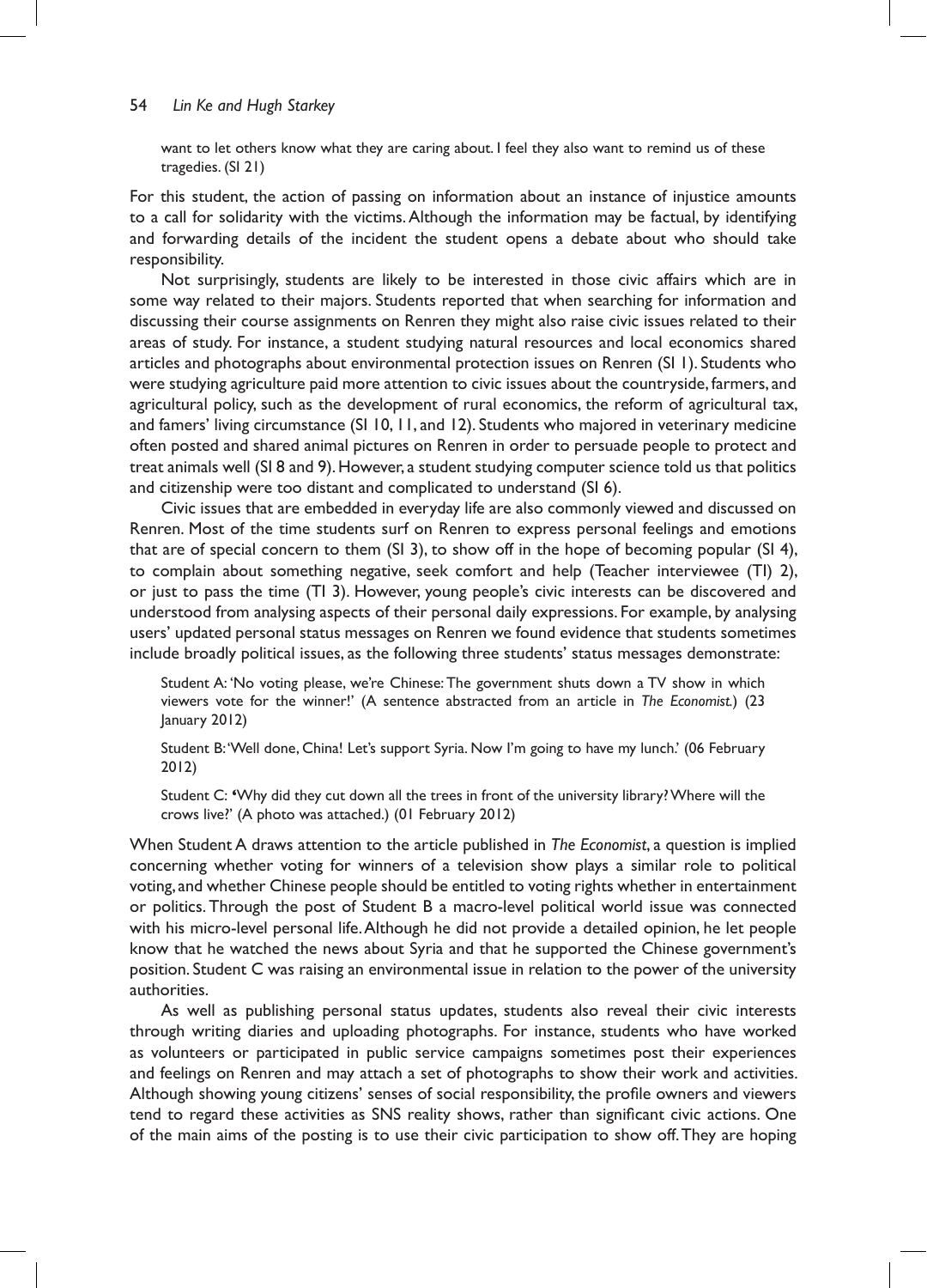to receive feedback such as: 'you dressed smartly', 'you performed very professionally', or 'your working place looks so cool' (SI 4 and 5). Nevertheless, these interactive shows still convey positive messages about participation.

The examples above demonstrate that informal civic interests are presented in a rather subtle way. Students do not necessarily make civic issues the prime focus for their posts, but they may nonetheless reveal the issues with which they are concerned.

# *Reasons for participation*

Students' online attention to civic issues significantly depended on their offline interests. Those who were already keen on political and social topics tended to participate more in online civic activities.

Some of the observed students who worked for the Students' Union (SU) or for a student society displayed a relatively high level of SNS civic participation. Since the SU and student societies regularly organize activities, they may encourage online participation, such as voting for the ten most outstanding teachers. Other campaigns where members shared relevant information on their Renren profiles for publicity included boycotting unsafe foods and running a campus market for charity. Although there are many opportunities offered online, we were informed that students 'usually only view and take part in activities launched by their own societies or by their friends' (SI 2).

We identified gender differences from our sample. Men were more likely to be involved in online civic discussions than women. Our male informants asserted: 'That is a men's game!', 'We boys love to view and have a kind of SNS discussion on diverse public topics, like politics and military affairs' (SI 13 and 14). On the other hand, women students felt uneasy in engaging with, 'so-called citizenship, which consists of a set of big and vague topics which men always talk about'(SI 17). Girls' sustained interests on SNSs were more grounded in aspects of their personal lives, such as food, beauty, shopping, and fashion (SI 18 and 19). However, this gender difference was not absolute or constant.

When students received information concerning public affairs on Renren they would scan the headings to see if the new feeds met their personal needs or related to their rights. Only then would they click to view the information or follow the link and thread.

Our research suggests that one of the most important needs for students is to become the centre of attention. This is achieved by establishing a frequent online presence. In fact by denouncing the Party or the government, they can easily gain a reputation as so-called brave and critical opinion leaders followed by hundreds of fans (SI 4 and SI 12). Such contributors form an opposite group within Renren to those mentioned earlier who strongly advocate government actions and policies. This does create a sense of debate, even if the motivation is more personal than political.

Another aspect of civic participation observed on Renren is the struggle for personal rights. For instance, when a student photographer's photographs were used for university publicity without his agreement, he published a personal status message to complain that his copyright had been totally ignored by university administrators and to call for his name to be shown on the photographs. The wide circulation of his status message was noticed by the university administrators who finally acknowledged his copyright.

A sense of political efficacy may also influence civic participation. This means that if people feel that their participatory actions can affect political decision-making and help to solve problems, they may be inspired to continue participating (TI 3). However, in many cases students choose a path of non-participation because they still feel 'speechless' when referring to political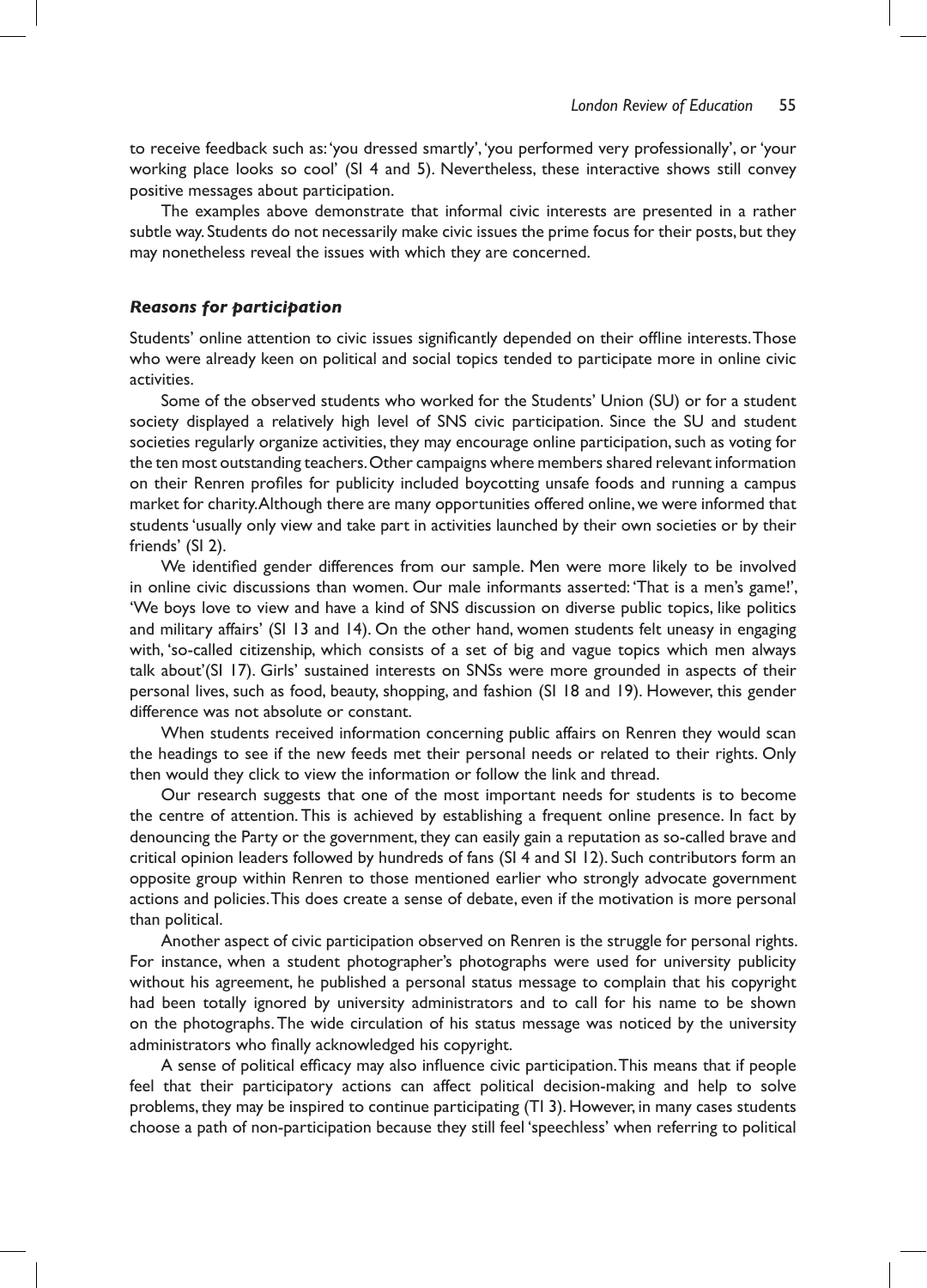# 56 *Lin Ke and Hugh Starkey*

and social issues, both online and offline. They have few opportunities to live as 'a real citizen' or 'a political person', so they lack direct experience of civic participatory strategies like presenting, demonstrating, and negotiating (SI 22 and TI 2). This suggests that students would benefit from training to develop a sense of political efficacy.

#### *Forms of civic participation via social networking*

In terms of civic issues, the majority of youth who we observed and interviewed preferred to act as lurkers. Lurkers read posts and view discussions, but do not participate. A more visible interaction is to click 'like it' or share civic contents with others. Lurking and sharing may nonetheless imply invisible and silent support. The more times a topic is viewed and shared by users, the greater are the possibilities for it to be seen by others, since a higher click rate raises the visibility of the topic. During the observation process, a video was posted called *Travel Through Hundreds of Chinese Universities in 260 Seconds.* It aimed to raise money for children who have brittle bone disease (*osteogenesis imperfecta*, referred to as OI). It attracted university students' attention because many wanted to see if their own universities appeared in the video. When they understood the intention of the video, many felt this was a significant issue to be shared with their peers for fun as well as for helping children with OI. By 31 August 2012, it had been viewed 381,462 times and shared 37,534 times among Renren networks. In this case, viewing and sharing do represent a kind of positive participatory action.

However, sharing sometimes also means disagreement or non-support. When students disagree with something on Renren, they may share it but add their own comments (SI 21 and 22). This explicit expression of opinion becomes a starting point for wider civic discussion.

Some interviewees found that discussions and debates on SNSs rarely progressed beyond expressions of agreement or disagreement. Some post civic-related content on their Renren profiles, which can attract their friends and friends' friends to engage in a dialogue, but it may be difficult to keep within the parameters of rational discourse and critical thinking. As one student put it: 'too many people do not really want to listen to your opinion'. Instead, 'they only give vent to their anger via swearing online' (SI 22).

One of the student interviewees mentioned how he once organized an online discussion group on Renren. He invited networked students to research and discuss reform in the Chinese educational and medical system. But he found that a number of students tended to 'insist on their own opinions, paying no attention to evidence and only believing what has been planted in their minds' (SI 21). A more disappointing thing for him was that he was abused by some participants when he put forward opinions different from theirs. He said regretfully: 'Finally, I couldn't bear someone's dirty nonsense. So I had to shut down my Renren discussion group' (SI 21).

In the wider online community there is experience of how to deal with abuse and so-called 'flaming', particularly by introducing simple procedural rules known as 'netiquette'. These may not be easy to enforce, but it would appear that an introduction to netiquette would be a useful element of any training for online debate and discussion.

# *Results of online participation*

Although SNSs provide a vast amount of updated information and enable young people to be informed citizens, there is still a gap between online participation and offline participation. For our sample students, this cyber–civic participation gap has three aspects.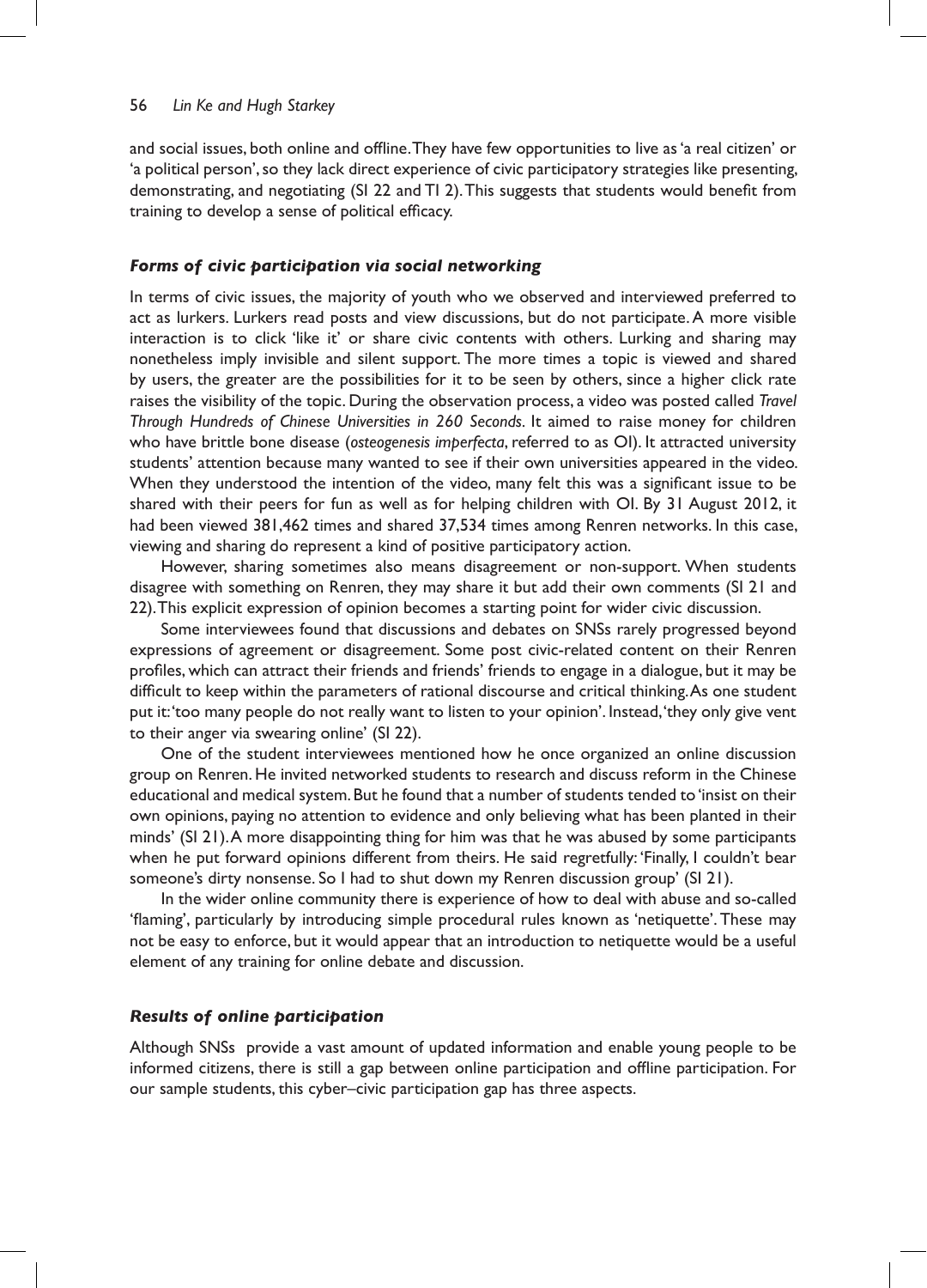First, students regard themselves as more intelligent and knowledgeable because of their access to information today, but they have difficulty determining what can be trusted, especially when opinions are merely asserted rather than discussed. A student said:

… as so much information is available, we will not easily be cheated. Facts provided by schools, teachers and government can be easily checked online and verified with our friends. (SI 6)

But as a public event is accompanied by a variety of media reports and their SNS friends tend to interpret it from various perspectives, it is still difficult for them to make a choice:

I'm always confused … I don't know whose voice to believe. So I don't know on which side I should stand. (SI 23)

Although multiple sources of information and interactions among network friends provide young people with the opportunity for critical thinking, their political literacy is often underdeveloped and they may simply adopt a reflex of negative criticism.

Second, while the students in our study supported the principle of information control in China, they felt that the strict internet control restricted their participation. They felt that too many people online 'disseminate false information', 'spread vicious rumours', and 'preach Western ideology', which may 'mislead the public' (SI 2, 3, 8, and 9). 'When a real intense social conflict occurs, those unauthentic and seditious words quickly spread by SNSs probably make it worse and worse, [and] even disturb social stability' (SI 22). These students clearly believe what they have learnt about the relationship between the control of information and social stability. As a student pointed out:

In terms of public events, when some important facts are invisible, we are unable to make a wise judgement. When someone's opinions are prohibited, we will never know whether he is right or wrong. So we finally lose our interests in those unknown things. (SI 22)

Since students have few chances to know the whole context of many social events, they are frequently confused by complicated and unfamiliar civic issues. They tend to keep a distance from sensitive issues rather than engaging online, let alone offline.

Third, students feel that they are powerful online, but helpless offline. Although there is internet censorship, students can still find ways to avoid it. For example, they replace banned words with abbreviations, codes, or images, and they download and save sensitive contents immediately and then share with their Renren friends. By using these approaches, they can discuss a wide range of civic topics online (SI 3, 6, and 13) while offline channels for open expression are still few. A student said:

I feel it is more difficult with offline civic participation … I could be a public opinion leader in my virtual community, but I'm still nobody in the reality. (SI 22).

For many students, offline civic participations may be more complex and challenging. They prefer talk online rather than action offline. Hence online forums represent a significant space for developing more open forms of democracy.

# **Active citizens, good citizens, and insouciant bystanders**

Our sample students on SNSs behaved more like good citizens and insouciant bystanders than like active citizens. We will explore some of the reasons for this in this section.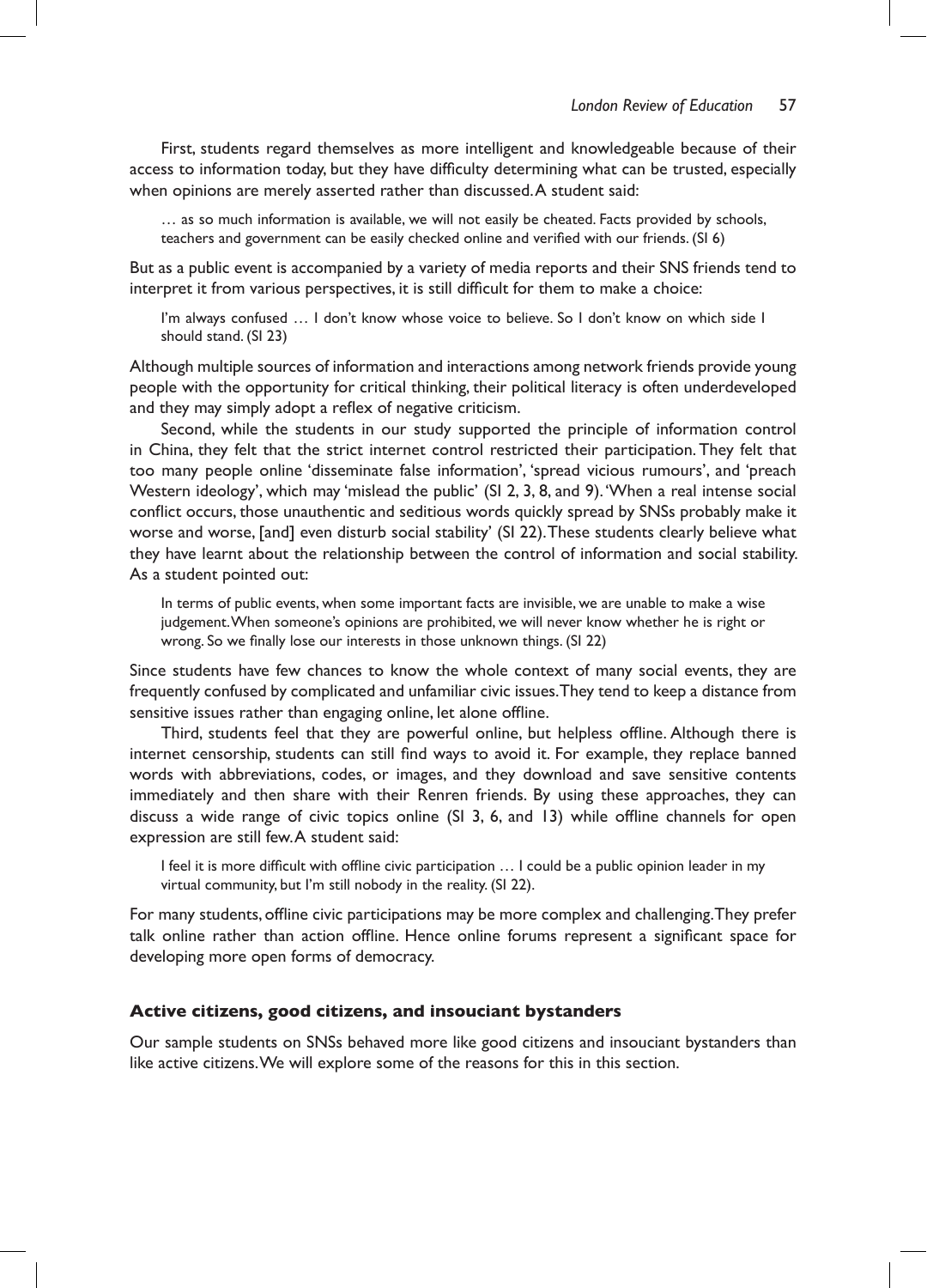# *Culture citizenship and lifestyle politics*

In classical Habermasian theories, the term 'public sphere' implies a universal space where citizens engage in the political process via full discussion and critical–rational deliberation (Habermas, 1996). Yet the public sphere is not necessarily confined to formal politics, nor does civic participation always have to be solemn and serious. This has been theorized from a post-Habermasian perspective as a 'cultural public sphere' (McGuigan, 2005: 427) that allows people to construct citizenship in their everyday lives and interactions with popular culture (Hermes, 2005). In this case, not only formal political activities but also daily practices like reading, consuming, celebrating, and criticizing may be construed as civic participation.

Our evidence suggests that SNSs have become deeply embedded in university students' everyday lives. The SNS culture is part of their popular culture. It has the capacity to trigger their civic interests via issues shared by their peers. However, since the SNS culture is part of entertainment, young people express their civic attitudes in many informal ways, such as by publishing a personal status, uploading a photograph, or just posting a joke on their SNS profiles. In this way students bond and build new communities built on cultural citizenship (Burgess *et al*., 2006; Hermes, 2005). This evolution was not planned but rather gradually emerged as a youth sub-culture, which might even have the power to contest traditional formal political and social systems. Indeed, lifestyle politics may start from tiny individual struggles but eventually lead to new forms of democratic politics (Giddens, 1991).

Cultural citizenship and lifestyle politics emphasize a set of individualized issues like environmental quality, personal rights, and consumer politics (Inglehart, 1997; Bennett *et al*., 2009). The discussion of these topics on Renren has already contributed to Chinese young people's civic awareness, which is an important part of civic learning. However, without new forms of political literacy, involving the skills to interrogate official discourses, students will struggle to make their own independent judgements (SI 22 and 23). Young people need guidance and training in recognizing who can be trusted, what information is reliable, and which values and lifestyles are appropriate, whether in online or offline settings.

# *Strategies against the 'Spiral of Silence'*

When internet users participate online, they are exposed to a vast range of opinions. However, collective behaviour often leads to some opinions being amplified, while voices of other groups become weaker in what has been called a 'Spiral of Silence' (Noelle-Neumann, 1984). This presents a challenge to the theory of the ideal public sphere where everyone's voice can be heard.

Some of our interviewees reported that they prefer to lurk rather than speak out because it is much easier and safer to observe others' conversations online than be observed by others. As observers or bystanders, young students just need to click on the mouse and nod to agree with someone's sophisticated argument or laugh at someone's stupid opinions. Most of the time they are confident in their own opinions but are wary of too much sharing. Their statements included: 'I know what I support. That's enough!'; 'I don't need [to] share my ideas with others. Otherwise, I will be judged or criticized by others'; 'I only speak if I have to do so, for example, my friend particularly asks me personally'; 'It would be very dangerous when you say something different from others or make others angry. You will probably be the target of a manhunt where your network friends may expose all your privacies online and ask people to abuse you' (SI 3, 4, 7, and 9). Clearly there are dangers in expressing a minority view, even in the virtual SNS space.

To speak out in public needs courage and a set of strategies, especially when facing the dominant opinions of the crowd. But the 'Spiral of Silence' in SNSs may result in young people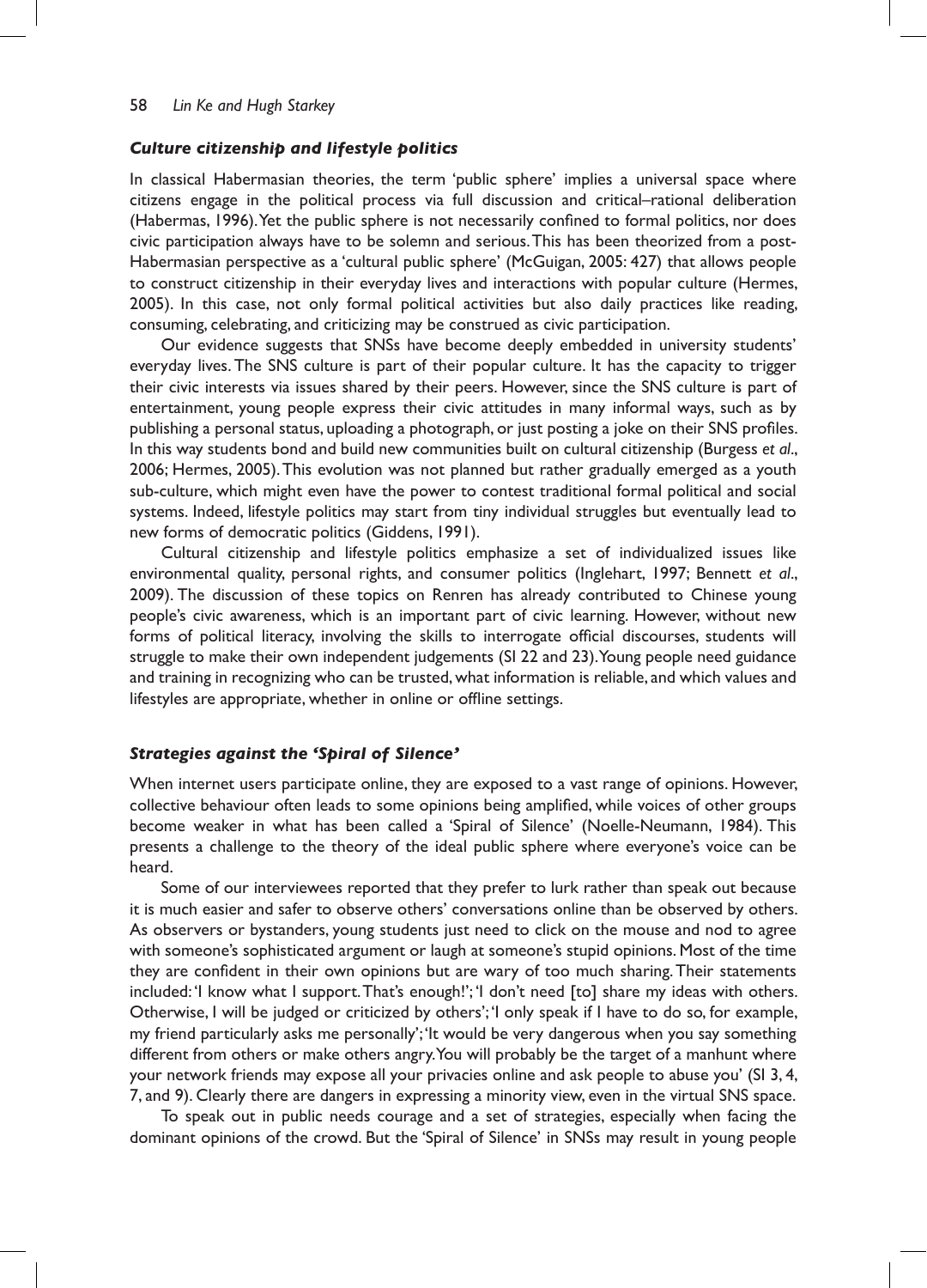losing their courage and retreating back to the status of insouciant bystanders who prefer to look on with folded arms rather than to be actively engaged. This too is an issue for citizenship education in the online age.

# *Internet censorship and rights to freedom*

When discussing civic participation in the Chinese context, questions relating to internet censorship are inevitable. It is widely reported worldwide that the Chinese government takes extensive measures to monitor and control citizens' use of the internet, such as filtering information, blocking sections of foreign websites such as Facebook and YouTube, and prohibiting words or phrases deemed to be sensitive from being published online (James, 2009). Many previous criticisms focus upon restrictions of human rights through this type of internet censorship. Until recently little attention has been paid to understanding this problem from the perspectives and practices of Chinese students, especially as the Chinese internet has been developing rapidly over the past few years.

The university students and teachers who participated in our research admit that internet censorship influences their SNS civic participation. The situations that are cited most frequently as annoying include not being allowed to search for and publish certain information; content shared with friends disappearing; and contributions deleted by moderators on the sites for being too radical. Although students understand that all these bans relate to content that is perceived to be violating the laws and regulations of the state, they still expect and strive for more freedom and rights in creative ways. Tactics revealed to us include using a code or pseudonym instead of a banned word, expressing and commenting on sensitive events with humour and irony, and getting access to Facebook and YouTube by using special software called 'over the wall' ('翻墙'软件) and forwarding some posts to Renren. These actions are a form of active citizenship by which students use creative skills of problem-solving in order to secure rights and freedoms. However, this leads to further questions: whether struggling for freedom trumps respecting the laws in youth SNS civic participation; where the boundary or bottom line of online civic participation lies; and how to deal with other invisible controls besides the control from the government (TI 3, 4, and 5). Such questions need further discussion and clarification among young people and their teachers.

# **Conclusion: The potential of citizenship education**

To sum up, our sample of students' civic participation shows that they are engaged in many online civic activities with multiple motivations and strategies. They can speak out online to assert their rights and to show their sense of responsibility to wider society. We have identified some characteristics of their cyber-civic participation. First, students focus more on cultural citizenship and lifestyle politics rather than on traditional formal citizenship in which elections, parties, service organizations, and public debates are recognized as being core elements. Second, students often lack public communication and negotiation skills, especially in terms of controversial topics. The act of lurking and the influence of the 'Spiral of Silence' may make them feel speechless and helpless. Finally, students find it difficult to transfer online performance into real, offline citizenship practices. It appears that their online participation has a limited influence on their engagement with active citizenship.

Thus, the Chinese university students we studied are more like insouciant bystanders or good citizens. The former tend to lurk online without specific civic interests and attitudes, while the latter participate as patriotic and loyal supporters of the status quo. Although some of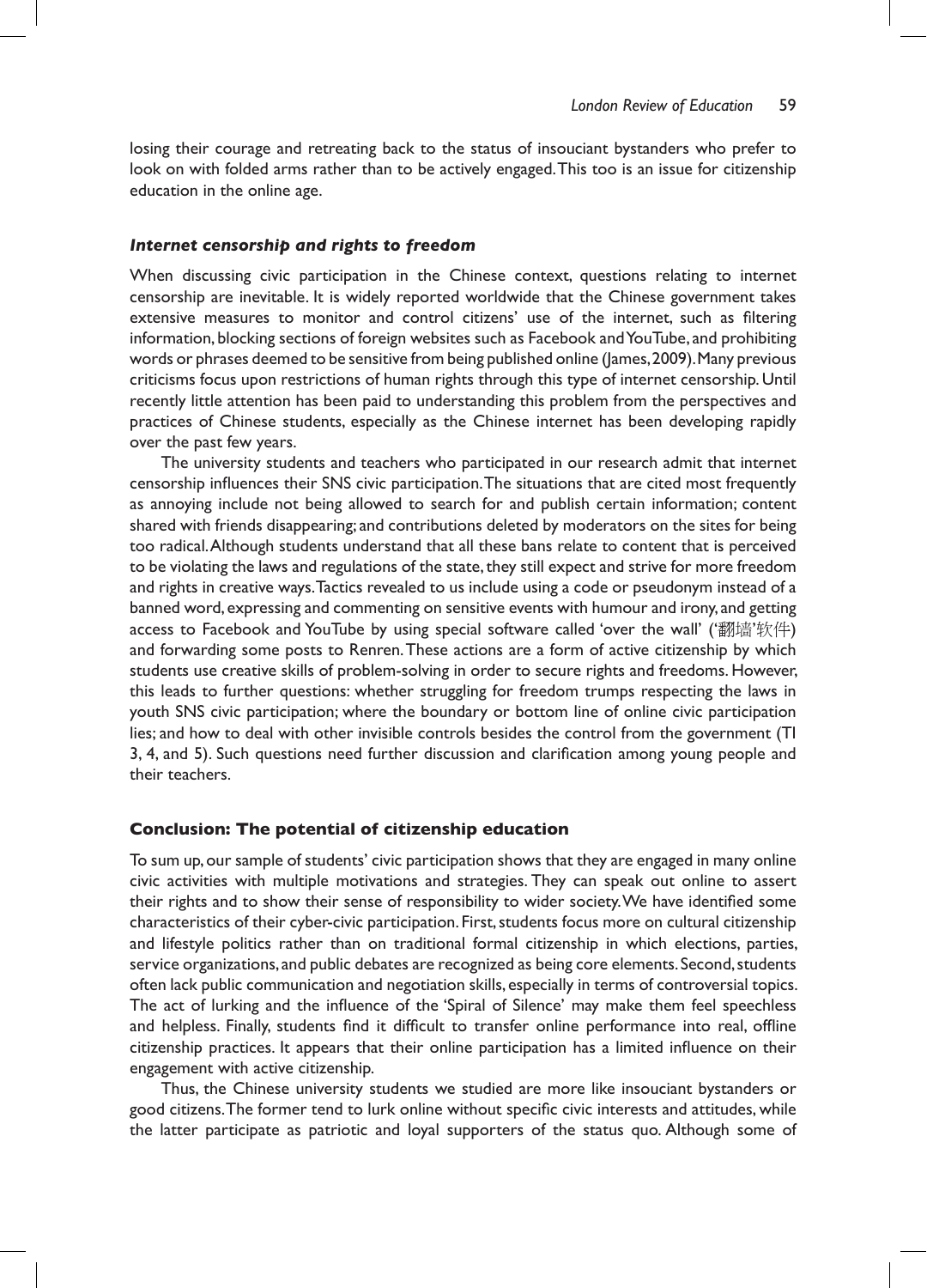their creative acts, such as responses to internet censorship, show a potential for more active participation, they need training and education to develop their civic engagement.

We argue that the social network sites contribute to youth informal civic participation. However, these sites do not directly lead to an ideal public sphere which promotes citizenship literacy. Indeed, ironically the internet may promote participation, but undermine the civic in the sense that the internet also encourages individualization, or at least a fragmentation of social and political debate (Bennett *et al.*, 2006). Active civic participation is more than simply acquiring information (Livingstone *et al*., 2005). In other words, although the internet and SNSs have the capacity to be a significant vehicle for changing Chinese democratic citizenship, the extent of change depends on how young people actually engage in real civic actions.

Attempts to move from a paradigm of education that promotes *good* citizens to one that values *active* citizens may meet resistance. However, insouciant bystanders are unlikely to meet the challenge of the accelerating economic and social transformations of Chinese society. We conclude that there is significant potential for citizenship education in universities. Students could benefit from opportunities to consider the implications of digital citizenship learning, as well as from practical opportunities to reflectively engage in civic participation (Bennett *et al*., 2009). A formal or informal learning programme might cover knowledge about democratic citizenship, digital media, and the public sphere. It could include skills of expression, communication, negotiation, compromise, cooperation, and activity organization, as well as promoting democratic civic values.

#### **Notes on contributors**

Lin Ke is a PhD candidate at the Institute of Education, University of London. Her research interest is citizenship education in relation to media literacy education. Her doctoral research explores Chinese young people's online civic participation, and is funded by the China Scholarship Council. She has published a book review in *London Review of Education* and a number of articles in Chinese academic journals discussing moral education for Chinese single children, the dignity of the teaching profession, the values of school culture and leadership, and schools' media culture.

Hugh Starkey is Professor of Education at the Institute of Education, University of London, and founding co-director of the International Centre for Education for Democratic Citizenship. He is programme leader for an online MA in citizenship and history education. He has acted as a consultant on language teaching and on human rights education for the Council of Europe, UNESCO, the European Commission, and the British Council.

# **References**

- Annette, J. (2008) 'Community involvement, civic engagement and service learning'. In Arthur, J., Davies, I., and Hahn. C, (eds) *The Sage Handbook of Education for Citizenship and Democracy.* London: Sage, 388–98.
- Bachen, C., Raphael, C., Lynn, K.-M., McKee, K., and Philippi, J. (2008) 'Civic engagement, pedagogy, and information technology on web sites for youth'. *Political Communication*, 25 (3), 290–310.
- Banaji, S., and Buckingham, D. (2010) 'Young people, the internet, and civic participation: An overview of key findings from the civicweb project'. *International Journal of Learning and Media*, 2 (1), 1–10.
- Baumgartner, J.C., and Morris, J.S. (2010) 'MyFaceTube politics: Social networking web sites and political engagement of young adults'. *Social Science Computer Review*, 28 (24), 24–44.
- Bennett, W.L., Bers, M., Coleman, S., Earl, J., Foot, K., Levine, P., Montgomery, K., Raynes-Goldie, K., Rheingold, H., Schussman, A., Walker, L., and Xenos, M. (2006) 'MacArthur online discussions on civic engagement: September 29 –October 13 2006'. Online. [http://spotlight.macfound.org/resources/Civic\\_Engagement-](http://spotlight.macfound.org/resources/Civic_Engagement-Online_Discussions)[Online\\_Discussions'06.pdf](http://spotlight.macfound.org/resources/Civic_Engagement-Online_Discussions) (accessed 16 October 2011).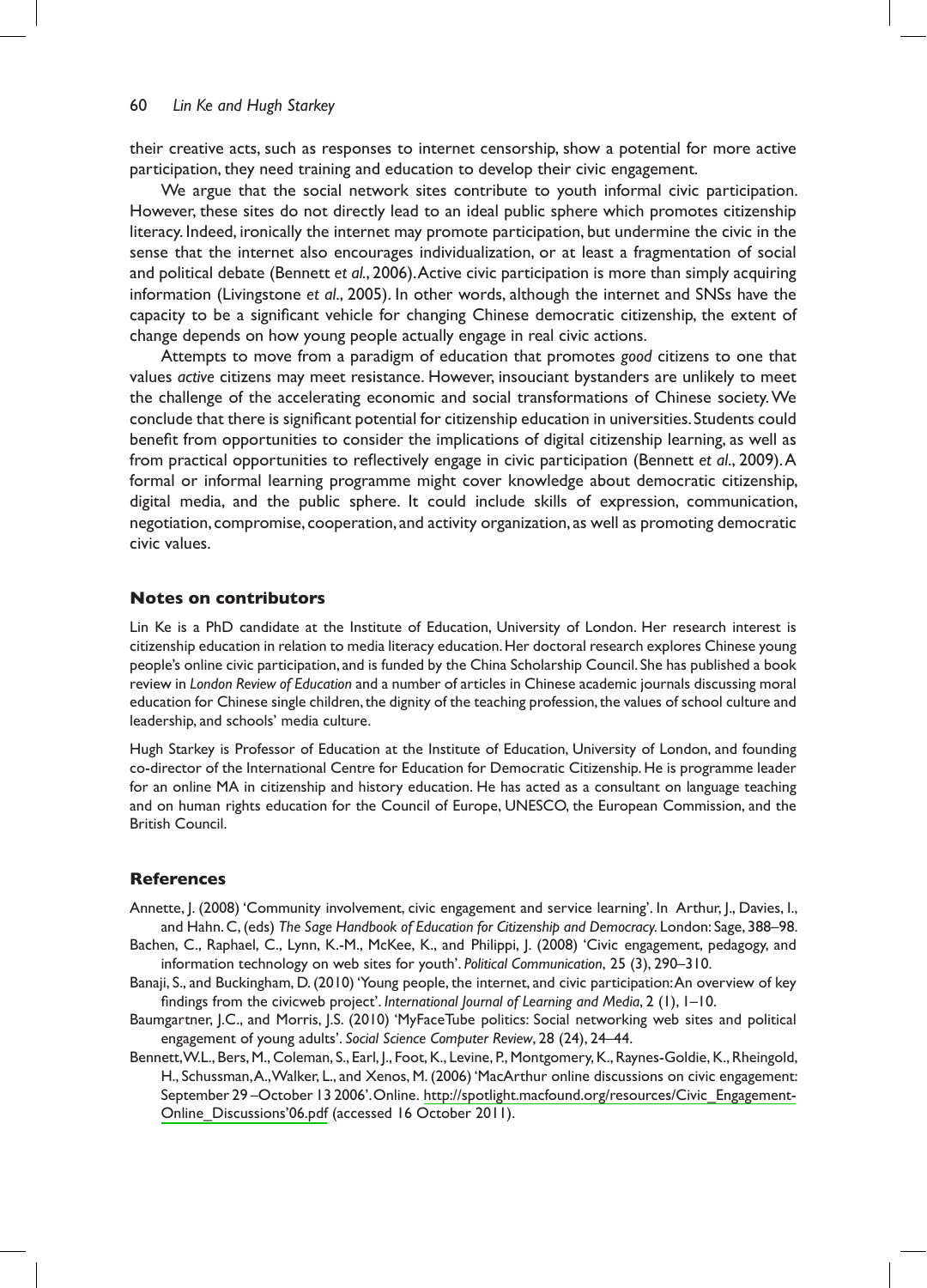- Bennett, W.L., Wells, C., and Rank, A. (2009) 'Young citizens and civic learning: Two paradigms of citizenship in the digital age'. *[Citizenship Studies,](http://www.ingentaconnect.com/content/external-references?article=1362-1025()13:2L.105[aid=10280696])* 13 (2), 105–20.
- Blunkett, D., and Taylor, M. (2010) 'Active citizenship and Labour'. In Crick, B., and Lockyer, A. (eds) *Active Citizenship: What could it achieve and how?* Edinburgh: Edinburgh University Press, 26–38.
- Boyd, D.M., and Ellison, N.B. (2007) 'Social network sites: Definition, history, and scholarship'. *[Journal of](http://www.ingentaconnect.com/content/external-references?article=1083-6101()13:1L.210[aid=9227420]) [Computer-Mediated Communication,](http://www.ingentaconnect.com/content/external-references?article=1083-6101()13:1L.210[aid=9227420])* 13 (1), 210–30.
- Burgess, J., Foth, M., and Klaebe, H. (2006) 'Everyday creativity as civic engagement: A cultural citizenship view of new media'. In *Proceedings Communications Policy & Research Forum*. Sydney: Institute for Creative Industries and Innovation, Queensland University of Technology.
- Childnet International (2008) 'Young people and social networking services: A Childnet International research report'. Online.<http://old.digizen.org/downloads/fullReport.pdf> (accessed 20 May 2012).
- China Internet Network Information Center (CNNIC) (2011) 'Report on the social networks utilisation of Chinese netcitizens' **[**中国网民社交网站应用研究报告**]**. Beijing: CNNIC.
- Crick, B., and Lockyer, A. (eds) (2010) *Active Citizenship: What could it achieve and how?* Edinburgh: Edinburgh University Press.
- Crotty, M. (1998) *The Foundations of Social Research: Meaning and perspective in the research process.* London: Sage.
- Dowling, P., and Brown, A. (2010) *Doing Research/Reading Research: Re-interrogating education*. 2nd ed. New York: Routledge.
- Giddens, A. (1991) *Modernity and Self-identity: Self and society in the late modern age.* Cambridge: Polity.
- Habermas, J. (1974) 'The public sphere: An encyclopaedia article'. *New German Critique,* 3, 49–55.
- (1989) *The Structural Transformation of the Public Sphere*. Trans. Burger, T., and Lawrence, F. Cambridge, MA: MIT Press.
- –– (1996) *Between Facts and Norms: Contributions to a discourse theory of law and democracy*. Trans. Rehg, W. Cambridge, MA: MIT Press.
- Hammersley, M., and Atkinson, P. (2007) *Ethnography: Principles in practice*. 3rd ed. New York: Routledge.
- Hermes, J. (2005) *Re-reading Popular Culture*. Malden: Blackwell.
- Hine, C. (2000) *Virtual Ethnography.* London: Sage.
- Inglehart, R. (1997) *Modernization and Postmodernization: Cultural, economic, and political change in 43 societies.* Princeton, NJ: Princeton University Press.
- Ireland, E., Kerr, D., Lopes, J., Nelson, J., and Cleaver, E. (2006) *Active Citizenship and Young People: Opportunities, experiences and challenges in and beyond school citizenship education. Longitudinal study: Fourth annual report* (DfES research report 732). London: DfES. Online. [http://publications.education.gov.uk/](http://publications.education.gov.uk/eOrderingDownload/RR732.pdf) [eOrderingDownload/RR732.pdf](http://publications.education.gov.uk/eOrderingDownload/RR732.pdf) (accessed 1 February 2013).
- James, R. (2009) 'A brief history of Chinese internet censorship'. *Time World*18 March. Online. [www.time.](http://www.time.com/time/world/article/0,8599,1885961,00.html) [com/time/world/article/0,8599,1885961,00.html](http://www.time.com/time/world/article/0,8599,1885961,00.html) (accessed 15 January 2013).
- Kann, M., Berry, J., Gant, C., and Zager, P. (2007) 'The internet and youth political participation'. *First Monday,* 12 (8). Online. <http://firstmonday.org/htbin/cgiwrap/bin/ojs/index.php/fm/article/view/1977/1852> (accessed 9 September 2011).
- Kear, K. (2011) *Online and Social Networking Communities: A best practice guide for educators.* New York: Routledge.
- Leander, K.M., and McKim, K.K. (2003) 'Tracing the everyday "sitings" of adolescents on the internet: A strategic adaptation of ethnography across online and offline spaces'. *[Education, Communication and](http://www.ingentaconnect.com/content/external-references?article=1463-631x()3:2L.211[aid=10280695])  [Information](http://www.ingentaconnect.com/content/external-references?article=1463-631x()3:2L.211[aid=10280695])*[, 3 \(2\), 211–40.](http://www.ingentaconnect.com/content/external-references?article=1463-631x()3:2L.211[aid=10280695])
- Lee, W.O., and Ho, H.-H. (2008) 'Citizenship education in China: Changing concepts, approaches and policies in the changing political, economic and social context'. In Arthur, J., Davies, I., and Hahn, C. (eds) *The Sage Handbook of Education for Citizenship and Democracy.* London: Sage, 139–57.
- Livingstone, S., Bober, M., and Helsper, E. (2005) 'Active participation or just more information? Young people's take-up of opportunities to act and interact on the internet'. *[Information, Communication and](http://www.ingentaconnect.com/content/external-references?article=1369-118x()8:3L.287[aid=9120933])  Society,* [8 \(3\), 287–314.](http://www.ingentaconnect.com/content/external-references?article=1369-118x()8:3L.287[aid=9120933])
- Livingstone, S., and Brake, D.R. (2010) 'On the rapid rise of social networking sites: New findings and policy implications'. *Children and Society*, 24, 75–83.